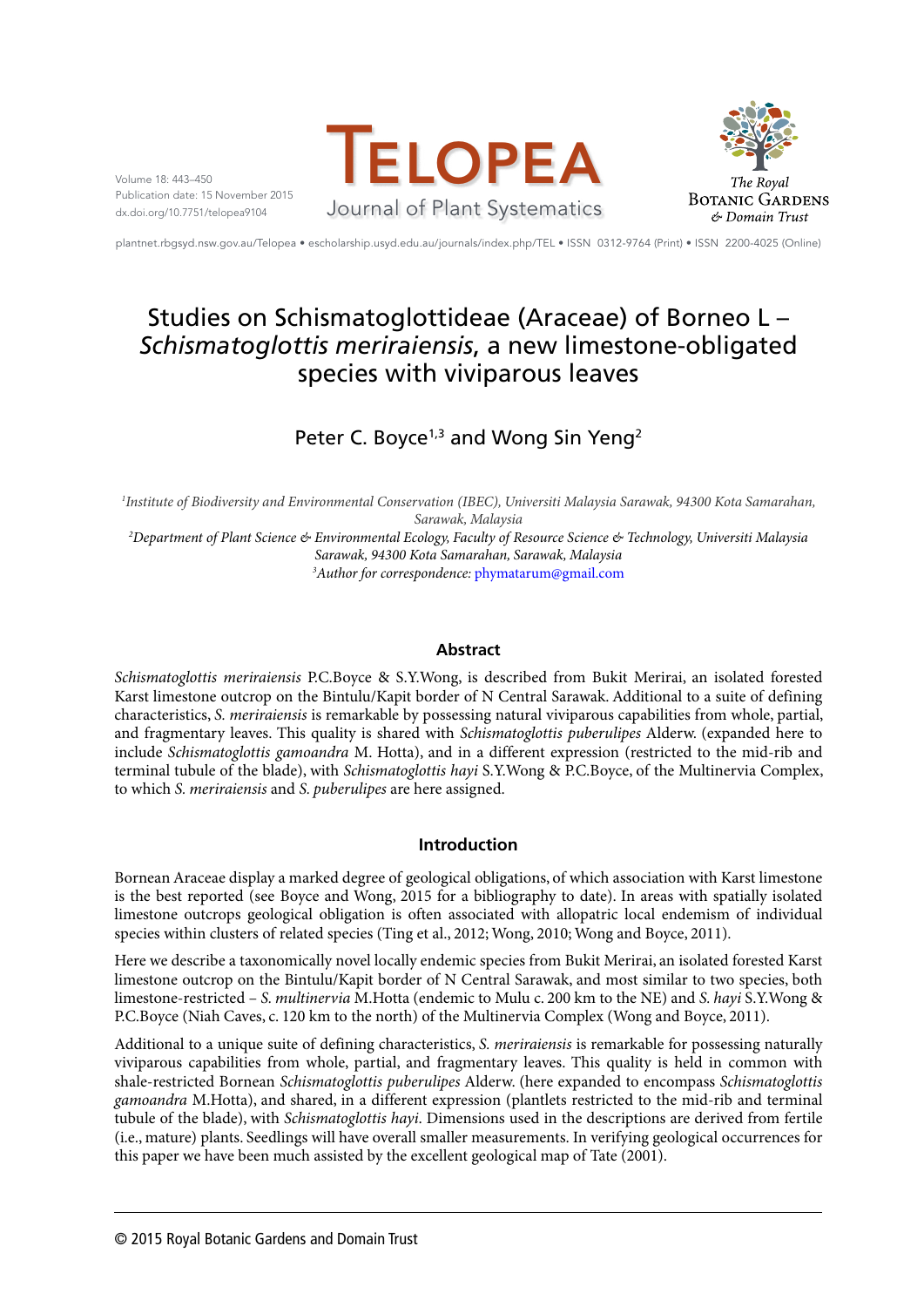## **Taxonomy**

*Schismatoglottis meriraiensis* P.C.Boyce & S.Y.Wong, *sp. nov.*

**Diagnosis:** *Schismatoglottis meriraiensis* is distinguished from *S. puberulipes* by the upper surface of the leaf blades lacking raised tessellate venation, erect (vs reflexed) petioles that are about twice as long as leaf blades (vs petioles c. ¼ length of blades), and leaves erect (not arranged in a ground-hugging rosette). *Schismatoglottis meriraiensis* is readily differentiated from *S. hayi* by having the staminate flowers very tightly packed (vs somewhat lax), purple-red longitudinally ridged petioles and by lacking growth points along the distal-most portion of the leaf blade under-surface midrib.

**Type:** MALAYSIA (Malaysian Borneo): Sarawak: Bintulu, Bukit Merirai, 02°46'26.9"N 113°39'19.8"E, *S. Julia et al. S.95787*, July 2005, (holo: SAR!; iso: SAR – spirit preserved!).

Small herb to c. 20 cm tall, but mostly half this, vegetative tissues very weakly aromatic (terpenoids). *Stem*  condensed, hypogeal, rather stout, c. 1 cm diam. *Leaves* c. 10 together; *petiole* 3–14 cm long, rather slender, D-shaped in cross-section, stiff, longitudinally weakly ridged, red-purple, sheathing in the lower 1/3-2/<sub>5</sub> (sometimes sheathing for the entire length in the leaf below an inflorescence); *wings of sheath* almost fully attached except for a blunt apical free portion c. 5 mm long, membranous, spreading, sometimes somewhat crisped, glabrous; *blade* oblong-cordate to oblong-ovoid, 8–13 cm long, 3.2–5.5 cm wide, very dark green semi glossy adaxially, noticeably paler abaxially, base narrowly but distinctly cordate with rounded posterior lobes 1–2 cm long, tip obtuse, ultimately briefly rostrate; *midrib* abaxially prominent, adaxially slightly sunken; *primary lateral veins* 11–12 on each side of the midrib, alternating with lesser interprimaries, both diverging at 70°, then rather sharply acropetally deflected before reaching the margin, adaxially somewhat prominent near the midrib; *secondary venation* arising from both the midrib and the bases of the primary veins, fine, abaxially slightly darker than surrounding tissue; *tertiary venation* forming a faint tessellate reticulum abaxially. *Inflorescence* solitary, subtended by a strongly 2-keeled stout red-purple prophyll; *peduncle* terete, very weakly longitudinally ridged, tinged red-purple where exposed, otherwise whitish. *Spathe* c. 4.5 cm long; *lower spathe* ovoid, c. 1.75 cm long, 1.3 cm wide, differentiated from the limb by a distinct constriction, glossy medium green with slightly darker longitudinal veining; *spathe limb* broadly ovate, tip apiculate, initially inflated and glossy white at onset of pistillate anthesis, then gaping and rapidly deliquescing above constriction. *Spadix c.* 4 cm long, sessile, *pistillate flower zone* somewhat conic, strongly obliquely attached to spathe/peduncle, dorsally c. 1 cm long, ventrally c. 1.5 cm long; *pistils* slightly lax, ellipsoid-globose, c. 1 mm diam., bright green; *stigma* sub-sessile, button-like, slightly more than half diameter of ovary, papillate, producing a conspicuous droplet at pistillate anthesis; *sub-pistillar staminodes* confined to a single row and a few scattered individuals around the base of the pistillate zone, tongue-shaped with the head triangular to rhomboidal, c. 1 mm wide, glossy white; *sterile interstice* c. 4 mm long, slightly narrower than top of pistillate zone, and base of staminate zone, clothed with rhomboidal staminodes, these c. 1.5 mm long, 2 mm wide at the tip, glossy white; *staminate flower zone* obconoid, c. 1.3 cm long, basally c. 4 mm diam., apically c. 6 mm diam., ivory; *stamens* very crowded, with individual flowers hardly discernible, c. 0.5 mm diam., truncate; *appendix* rather broadly ellipsoid, blunttipped, isodiametric with staminate zone, c. 1 cm long, 6 mm wide, ivory; *appendix staminodes* irregularly polygonal more or less flat-topped c. 0.7 mm diam. *Fruiting* spathe, *fruits*, and *seeds* not observed. Fig. 1.

**Distribution and Habitat:** *Schismatoglottis meriraiensis* is known only from the Type locality of Bukit Merirai, where it is highly localized. At Merirari it grows on shady ledges and in humus-filled pockets along the bases of forested limestone at elevations of c. 95 m.

**Etymology:** The specific epithet is combined from Latin, *ensis*, meaning 'from', and the known locality of Merirari, hence the *Schismatoglottis* from Merirari.

**Notes:** *Schismatoglottis meriraiensis* falls uncontroversially in the *Schismatoglottis* Multinervia Complex (Wong and Boyce, 2011) by the combination of vegetative tissues aromatic (terpenoids) when crushed, a fully adnate petiolar sheath, a strongly hourglass-shaped spadix, and by the 1–2 rows of large staminodes in at the junction of the pistillate zone with the spathe. Spathe limb senescence mechanics, however, of *S. meriraiensis* differs from that of *S. multinervia* and *S. hayi*, the only two species until now assigned to the Multinerva Complex, by not darkening prior to staminate anthesis and by the limb deliquescing, not splitting into recurving strips (compare Figs 1E and 2D, 2E and 3C). However, morphologically *S. puberulipes* clearly belongs to the Multinervia Complex, and has a spathe limb which deliquesces (Fig. 4G) in much the same manner as that of *S. merirariensis*.

Production of adventitious plantlets arises in *S. meriraiensis* and *S. puberulipes* from any portions of damaged leaves (Figs 1C, 4D), whereas in *S. hayi* plantlets only arise from the distal-most portion of the mid-rib on the leaf blade undersurface (Fig. 2B). To date plantlet production has not been observed in wild *S. multiflora*, although artificial removal of leaf blades enables propagation from induced plantlets arising along the mid-veins.



**Fig. 1.** *Schismatoglottis meriraiensis* P.C.Boyce & S.Y.Wong. **A**, cultivated plant; **B**, leaf blade, abaxial surface; **C**, adventitious plantlet arising from abaxial surface of a portion of a leaf blade; **D**, inflorescence at pistillate anthesis (note inflated spathe limb); **E**, inflorescence at staminate anthesis (note spreading spathe limb starting to deliquesce); **F**, spadix at pistillate anthesis (spathe artificially removed). **A–F** from *AR-1281*. Images © P.C. Boyce.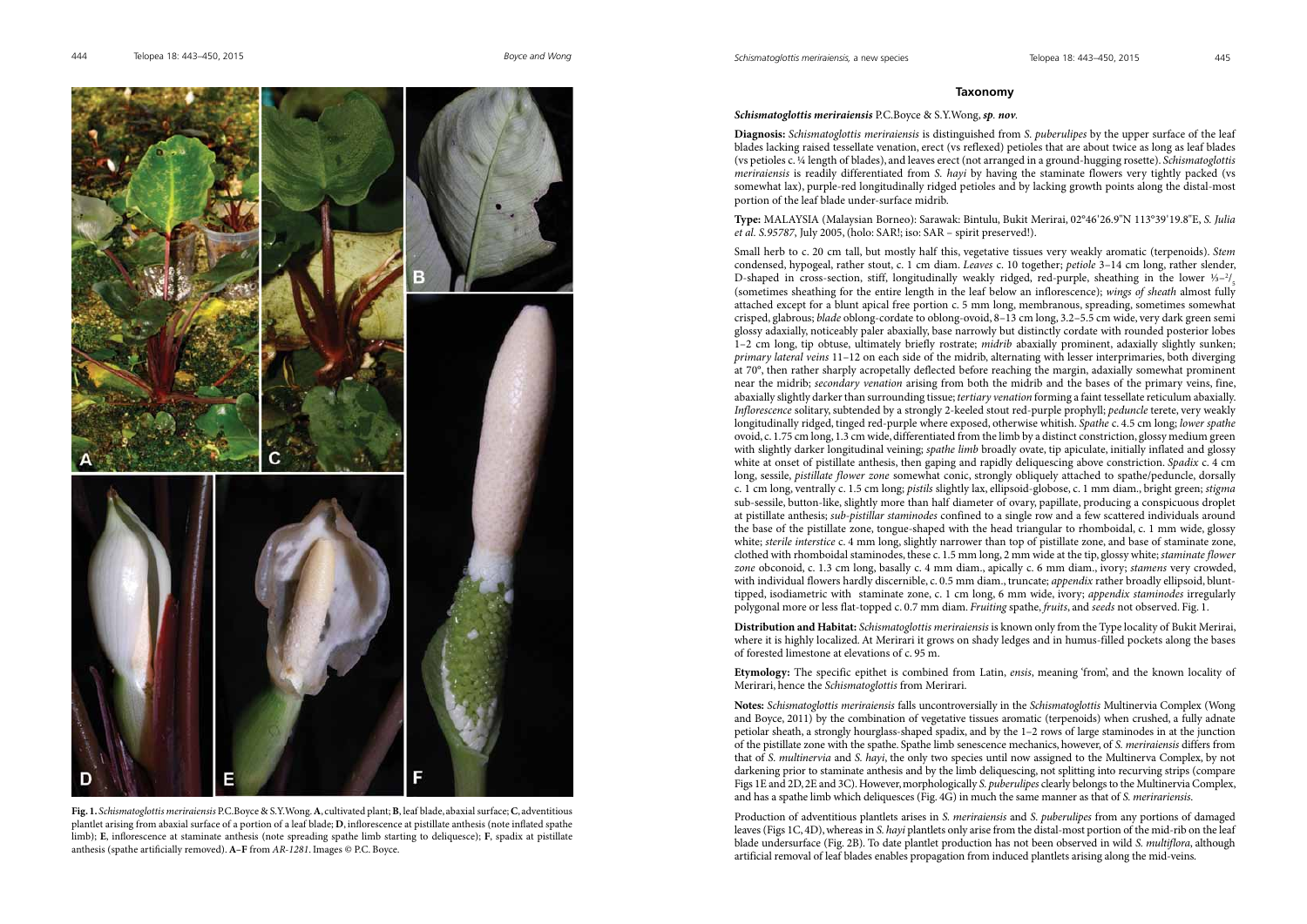

**Fig. 2.** *Schismatoglottis hayi* S.Y.Wong & P.C.Boyce. **A**, plants in habitat; **B**, adventitious plantlets on the tip of the leaf blade; **C**, inflorescence just prior to anthesis; **D,** inflorescence at onset of pistillate anthesis (note that the spathe limb had opened, darkened, and begun to split); **E**, inflorescence at male anthesis (the spathe is beginning to deliquesce and turn glossy, note the clearly visible pubescent petioles); **F**, spadix at staminate anthesis with the spathe artificially removed (note that the interstice staminodes are long and have flat tops, the distal part of the staminate zone is narrower than the base of the appendix, and that the appendix is pointed). **A–F** from *AR-1880*. Images © P.C. Boyce.

# **The** *Schismatoglottis* **Multinervia Complex**

The Multinervia Complex now consists of the following four species:

**1.** *Schismatoglottis hayi* S.Y.Wong & P.C.Boyce, *Acta Phytotaxonomica et Geobotanica* 60(3): 135–137, Fig. 2 (2011).

**Type:** Malaysia (Malaysian Borneo): Sarawak: Miri, Niah National Park, Batu Niah, *A. Hay & al. 9369* 5 Feb 1994, ex Cult. RBG Sydney, Acc. No. 940520 sub. *C. Herscovitch s.n.* (holo: K!; iso: KEP!, L!, NSW, SAR!, US!). Fig. 2.

*Schismatoglottis puberulipes* sensu A. Hay & Yuzammi, *Telopea* 9(1): 77–79, Fig. 9 (2000), *descr. p. maj. p. excl. typ. non* Aldwer. (1922).

**2.** *Schismatoglottis meriraiensis* P.C.Boyce & S.Y.Wong, *sp. nov.* Fig. 1.

**3.** *Schismatoglottis multinervia* M.Hotta, *Memoirs of the College of Science, University of Kyoto*, *ser. B*, 32 (1966) 237, Fig. 6G–N; A. Hay and Yuzammi, *Telopea* 9(1): 72–73 (2000); S.Y.Wong & P.C.Boyce, *Acta Phytotaxonomica et Geobotanica* 60(3): 132–135, Fig. 1 (2011).

**Type:** Malaysia (Malaysian Borneo): Sarawak: Marudi, at foot of Gunung Mulu, along Sg. Payau, *M. Hotta 15297*, 22 Mar 1964 (holo KYO!). Fig. 3.

**4.** *Schismatoglottis puberulipes* Alderw., *Bull. Jard. Bot. Buitenzorg* III, 4: 200 (1922).

**Type:** 'Borneo', Cult. Hort. Bogor, XI.B.X.118, *C.R.W.K. van Alderwerelt van Rosenburgh 286* (lecto: BOKR! + BO spirit!, lectotype selected by Hay & Yuzammi 2000). Fig 4

*Schismatoglottis gamoandra* M.Hotta, *Memoirs of the College of Science, University of Kyoto*, *ser. B*, 32: 237, Fig. 7A–G (1966), A. Hay and Yuzammi, *Telopea* 9(1): 123–124 (2000); P.C. Boyce, *Sarawak Museum Journal* 66 (87, n.s.): 350–352, Pl. VIII (2009), syn. nov.

Type: Malaysia (Malaysian Borneo): Sarawak: Bintulu ('4th Divn'), along Sg. Latai, small branch of Ulu Sg. Kakus, *M. Hirano & M. Hotta 817*, 7 Nov 1963 (holo: KYO!).

3b. Leaves erect; tertiary venation adaxially obscure. Lithophytic on limestone, Bukit Merirai......... .......................................................................................................................................................*S. meriraiensis*

**Notes:** Alderwerelt's *Schismatoglottis puberulipes* is without doubt identical with Hotta's later *S. gamoandra*, and has nomenclatural priority (Alderwerelt 1922 vs Hotta 1966), notwithstanding that *S. puberulipes* is established upon fragmentary (but nonetheless identifiable) herbarium material from a cultivated plant of imprecise origin.

# **Key to the** *Schismatoglottis* **Multinervia Complex**

- 1a. Spathe limb darkening prior to staminate anthesis, splitting into recurving strips during staminate anthesis; staminate flowers lax......................................................................................................................... **2**
- 1a. Spathe limb not darkening prior to staminate anthesis, deliquescing during staminate anthesis; staminate flowers very densely packed ............................................................................................................................ **3**
- 2a. Leaf blade broadly ovate, up to 15 cm long, 10 cm wide, abaxially glaucescent, with tertiary venation forming a rather indistinct tessellate reticulum, never forming adventitious plantlets; spadix with interstice staminodes short, mushroom-shaped. Lithophytic on limestone, rarely terrestrial on clay but even then limestone associated, Gunung Mulu National Park, Sarawak............................ *S. multinervia*
- 2b. Leaf blade oblong-lanceolate, 8–14 cm long, 3.2–5.5 cm wide, abaxially green with tertiary venation forming a conspicuous tessellate reticulum, often with adventitious plants present; spadix with interstice staminodes conspicuously elongate-cuneate, c. 3.5 mm long. Lithophytic on limestone, Niah National Park, Sarawak .......................................................................................................................................... *S. hayi*
- 3a. Leaves in a ground-hugging rosette; tertiary venation adaxially forming a conspicuous raised tessellate reticulum. On shales and shale-derived clays in the Rejang Basin and adjacent N Kalimantan .............. ........................................................................................................................................................*S. puberulipes*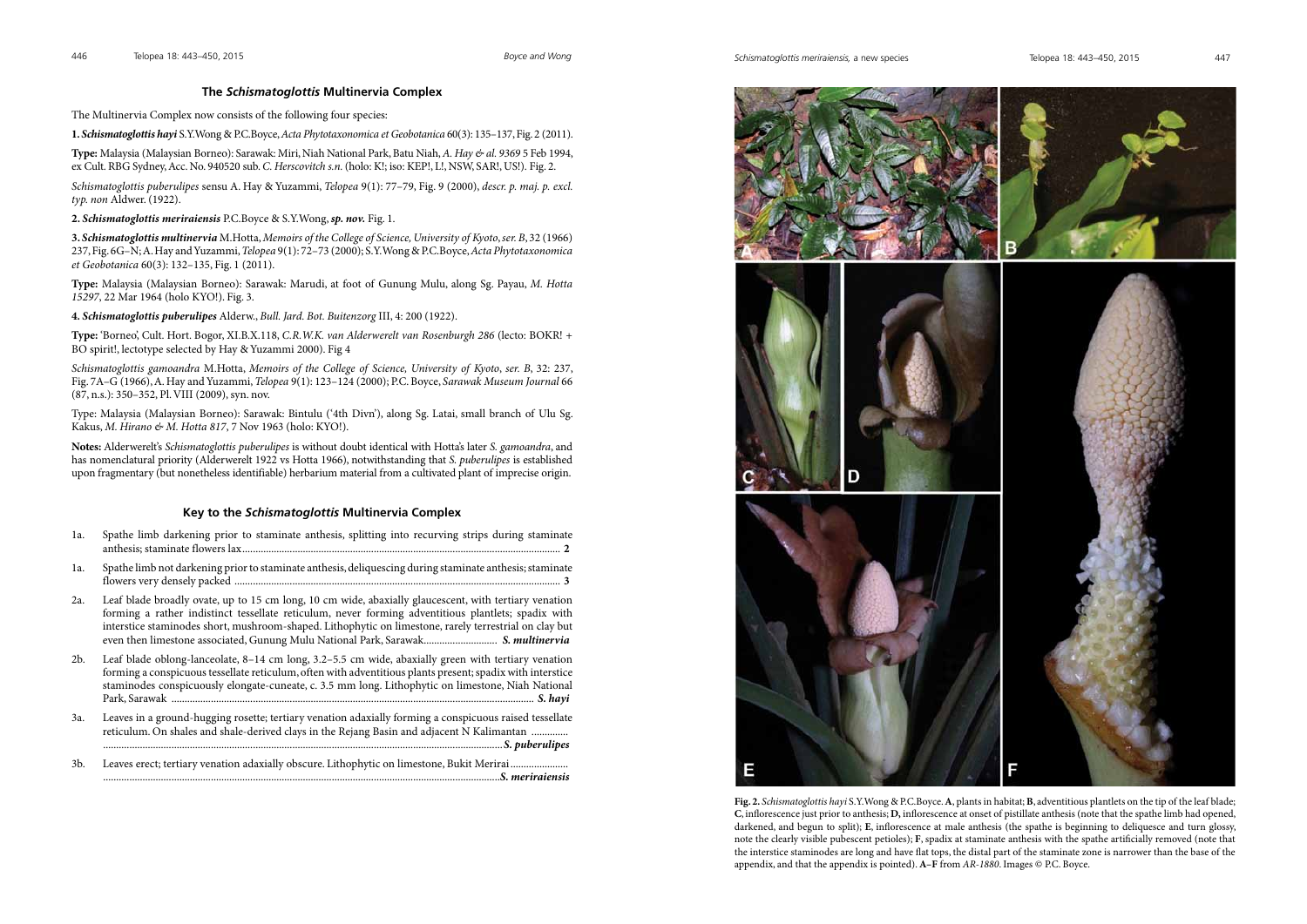

**Fig. 4.** *Schismatoglottis puberulipes* Alderw. **A, B**; plants in habitat to show leaf colour variation; **C**, detail of tessellate tertiary venation; **D**, adventitious plantlet arising from a damaged portion of leaf blade; **E,** inflorescence at pistillate anthesis; **F**, inflorescence near end of pistillate anthesis; **G,** inflorescence at staminate anthesis (note spathe limb deliquescing at limb/lower spathe junction); **H**, spadix at pistillate anthesis (note spathe artificially removed). **A**, **B** from *AR-1062*; **C–H** from AR-802. Images © P.C. Boyce.



**Fig. 3.** *Schismatoglottis multinervia* M.Hotta. **A**, plants in habitat; **B**, inflorescence at onset pistillate anthesis (note the small gap that is created by the expansion of the spathe limb); **C**, inflorescence at onset of staminate anthesis, the spathe limb has expanded and split longitudinally, at the same time darkening, and the pubescent petiole is clearly visible; **D**, spadix at pistillate anthesis with the spathe artificially removed (note that the interstice staminodes are short and have rounded tops, the distal part of the staminate zone is the same diameter at the base of the appendix, and the appendix is blunt). **A–D**  from *AR-1932*. Images © P.C. Boyce.